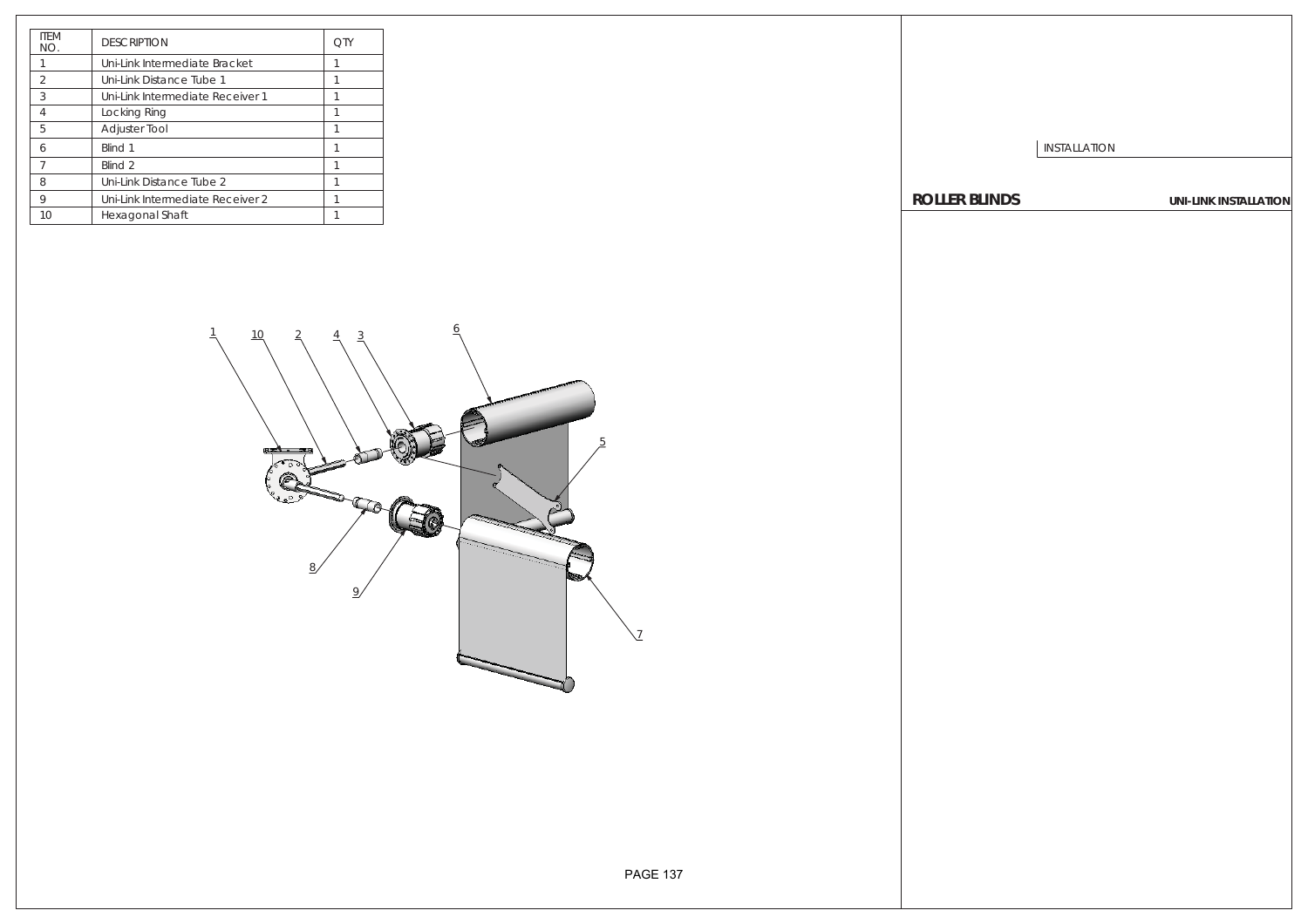

I INSTALLATION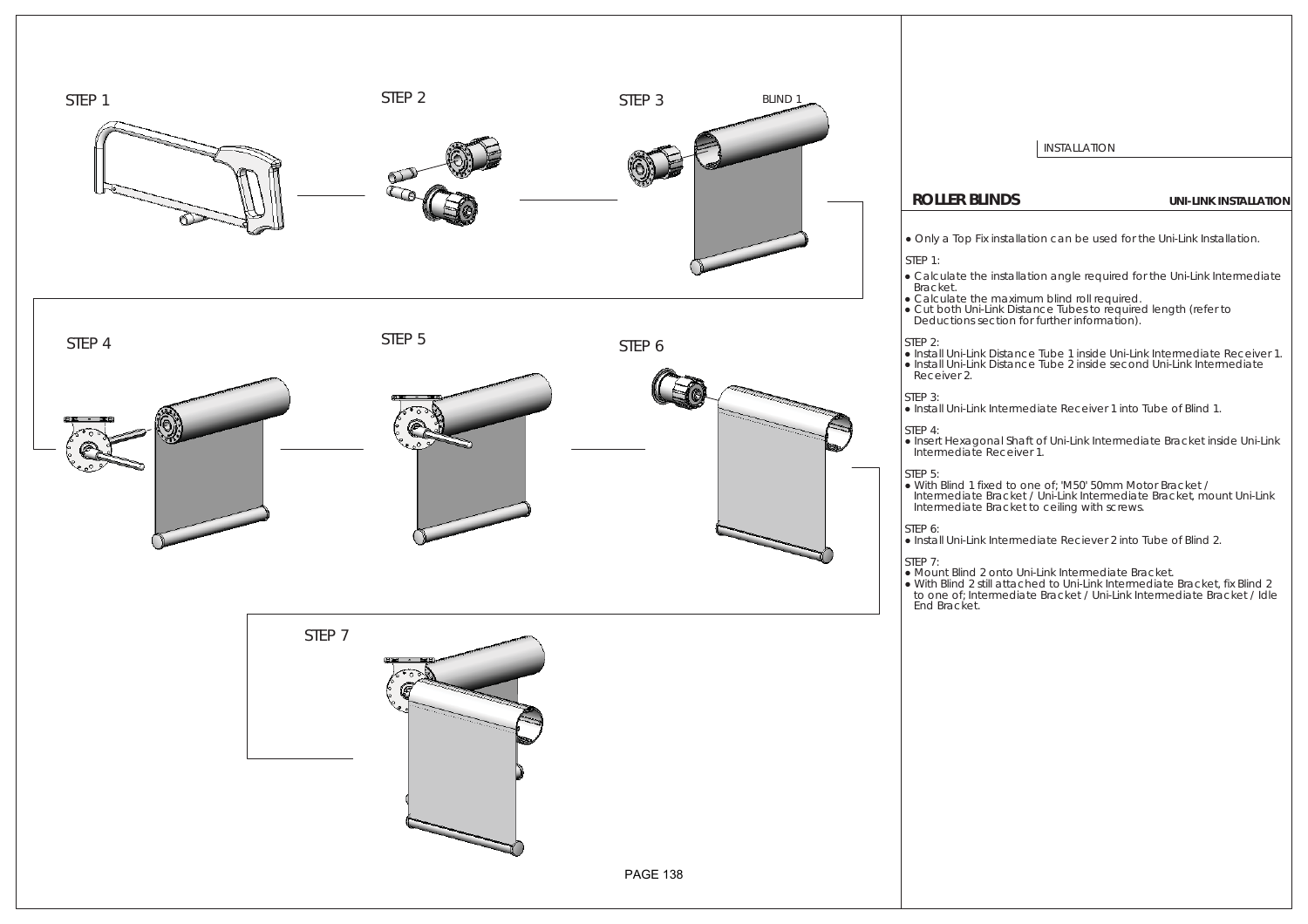

| <b>INSTALLATION</b>                                                                                                                                                                                                                                                                                                                                                                                             |                              |
|-----------------------------------------------------------------------------------------------------------------------------------------------------------------------------------------------------------------------------------------------------------------------------------------------------------------------------------------------------------------------------------------------------------------|------------------------------|
| <b>ROLLER BLINDS</b>                                                                                                                                                                                                                                                                                                                                                                                            | <b>UNI-LINK INSTALLATION</b> |
| • The Uni-Link Intermediate Receiver 1 is shown installed in the left-hand<br>side of tube of <i>Blind 1</i> for instructional purposes.<br>• If the Uni-Link Intermediate Receiver 1 is installed in the righ-hand side<br>of tube of Blind 1, the rotation direction is opposite to the instructions<br>below.<br>. To clarify rotation directions, refer to directions on Uni-Link<br>Intermediate Receiver. |                              |
| <b>BOTTOM RAIL LEVLEING</b><br>(STEPS 8-12 ONLY REQUIRED IF FABRIC LENGTH BETWEEN BLINDS IS NOT<br>EVEN)                                                                                                                                                                                                                                                                                                        |                              |
| STEP 8:<br>• Attach Adjuster Tool onto Locking Ring of Uni-Link Intermediate<br><i>Receiver.</i><br>• Rotate Adjuster Tool towards ceiling to unlock the Locking Ring.<br>. The <i>Locking Ring</i> will feel loose.                                                                                                                                                                                            |                              |
| STEP 9:<br>. Push Blind 1 against Uni-Link Intermediate Bracket, allowing clutch<br>to open.<br>$\bullet$ A click will be heard.                                                                                                                                                                                                                                                                                |                              |
| <b>STEP 10:</b><br>• Rotate <i>Blind 1</i> and align Fabric.                                                                                                                                                                                                                                                                                                                                                    |                              |
| <b>STEP 11:</b><br>• Attach Adjuster Tool onto Locking Ring of Uni-Link Intermediate<br>Receiver.<br>• Rotate Adjuster Tool towards ground to lock the Locking Ring of the<br>Uni-Link Intermediate Receiver.<br>. The Locking Ring will feel firm.<br>• Remove Adjuster Tool from Locking Ring of Uni-Link Intermediate<br>Receiver.                                                                           |                              |
| <b>STEP 12:</b><br>• Repeat steps 8-11 if <i>Blind 2</i> is uneven.<br>• NOTE: as the Uni-Link Intermediate Receiver 2 is mounted in the<br>opposite end of Blind compared to Uni-Link Intermediate Receiver 1,<br>the rotation direction is opposite to the instructions above.                                                                                                                                |                              |
|                                                                                                                                                                                                                                                                                                                                                                                                                 |                              |
|                                                                                                                                                                                                                                                                                                                                                                                                                 |                              |
|                                                                                                                                                                                                                                                                                                                                                                                                                 |                              |
|                                                                                                                                                                                                                                                                                                                                                                                                                 |                              |
|                                                                                                                                                                                                                                                                                                                                                                                                                 |                              |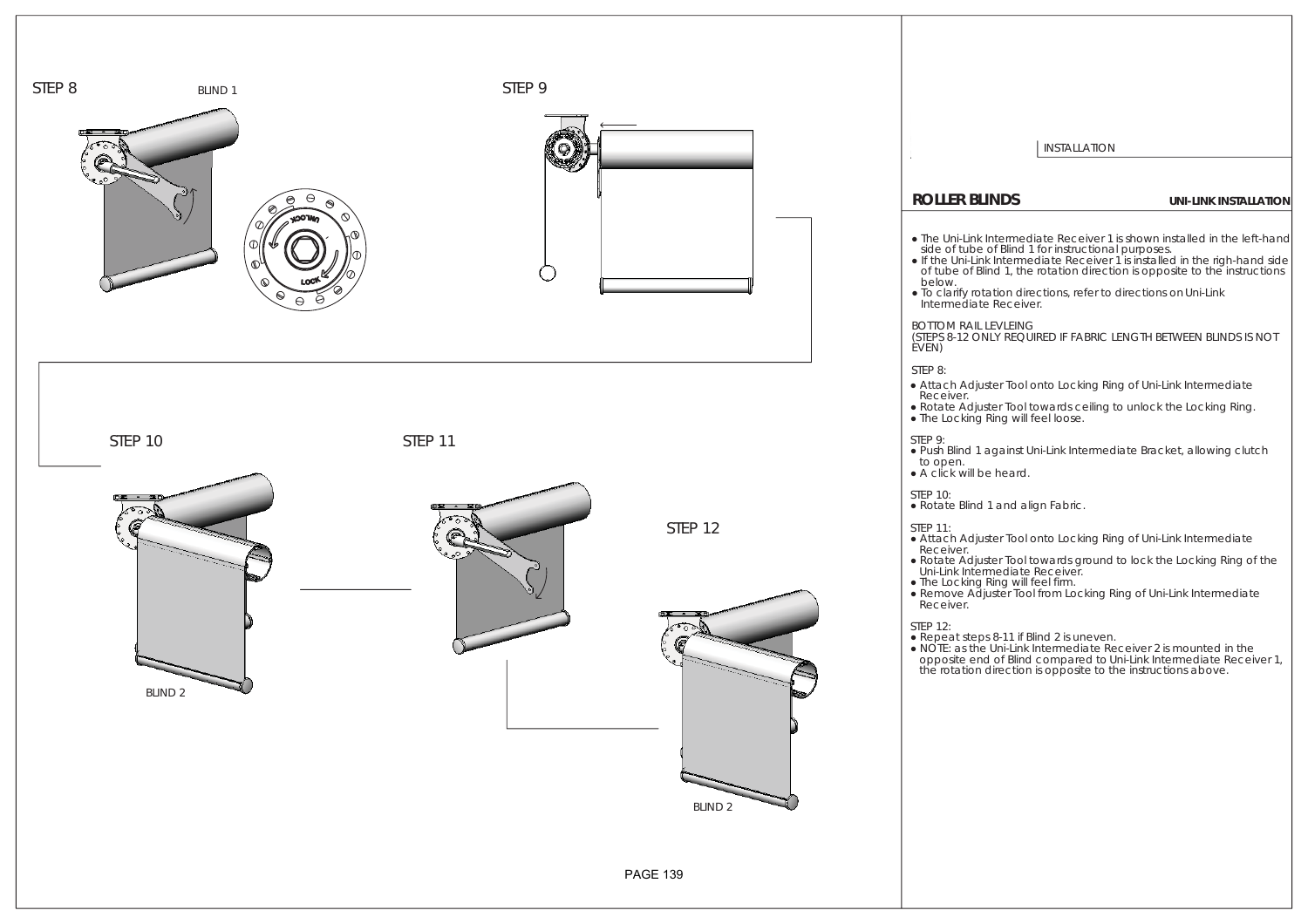| <b>ITFM</b><br>NO. | <b>DESCRIPTION</b>                         | OΤ |
|--------------------|--------------------------------------------|----|
|                    | Drive Blind                                |    |
| $\mathcal{P}$      | Slave Blind                                |    |
| 3                  | 'M50' 50mm Motor Bracket and Motor Adaptor |    |
| $\overline{4}$     | 'M50' 50mm Motor                           |    |
| 5                  | Uni-Link Receiver                          | 2  |
| 6                  | Auto Idler                                 | 1  |
| 7                  | <b>Mounting Shim Packer</b>                | 3  |
| 8                  | Uni-Link Intermediate Bracket              | 3  |
| 9                  | <b>Screw Plate Cover</b>                   |    |
| 10                 | <b>Idle End Bracket</b>                    |    |
| 11                 | <b>Idle End Cover</b>                      |    |

INSTALLATION **ROLLER BLINDS UNI-SYSTEM UNI-LINK INSTALLATION**

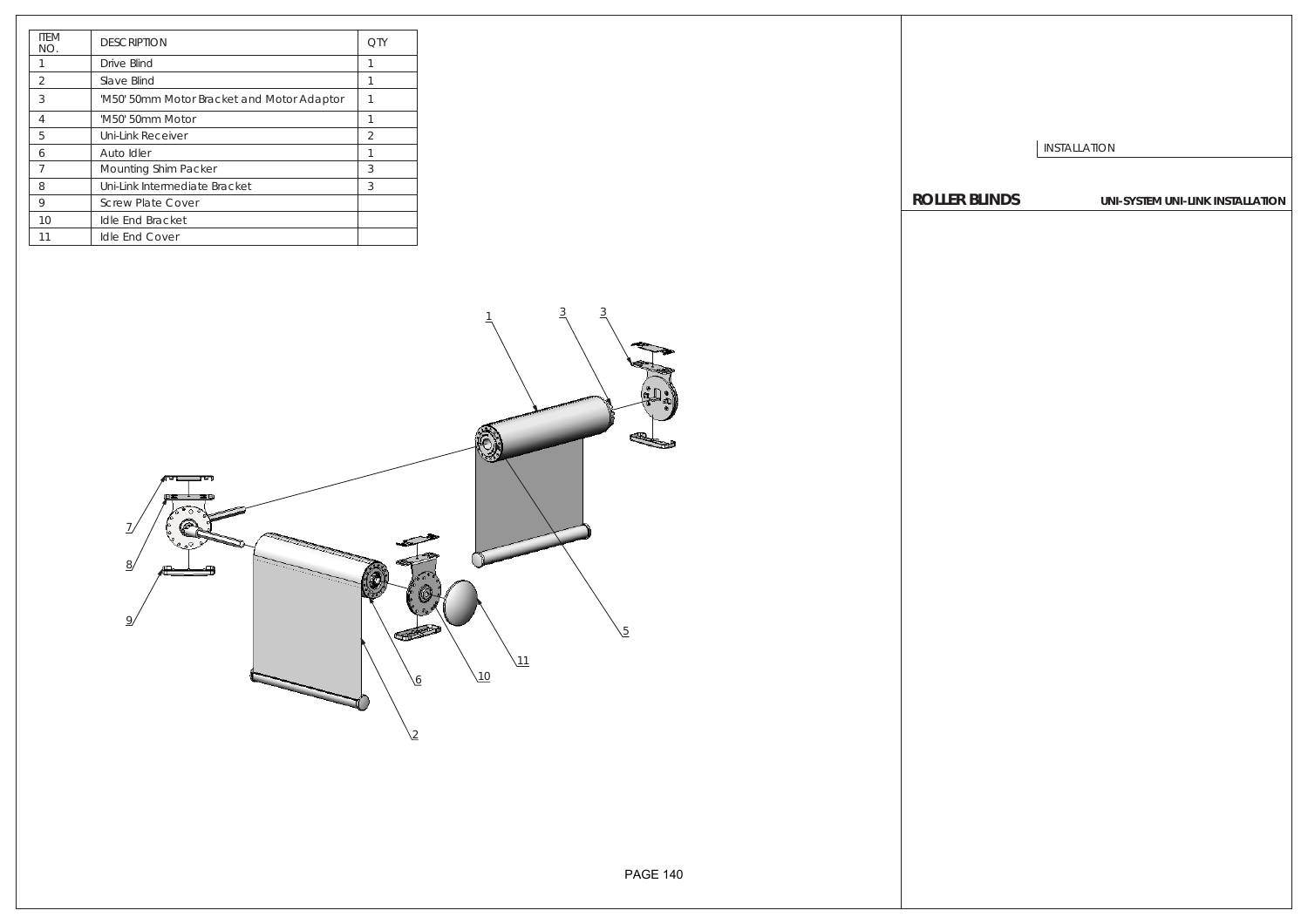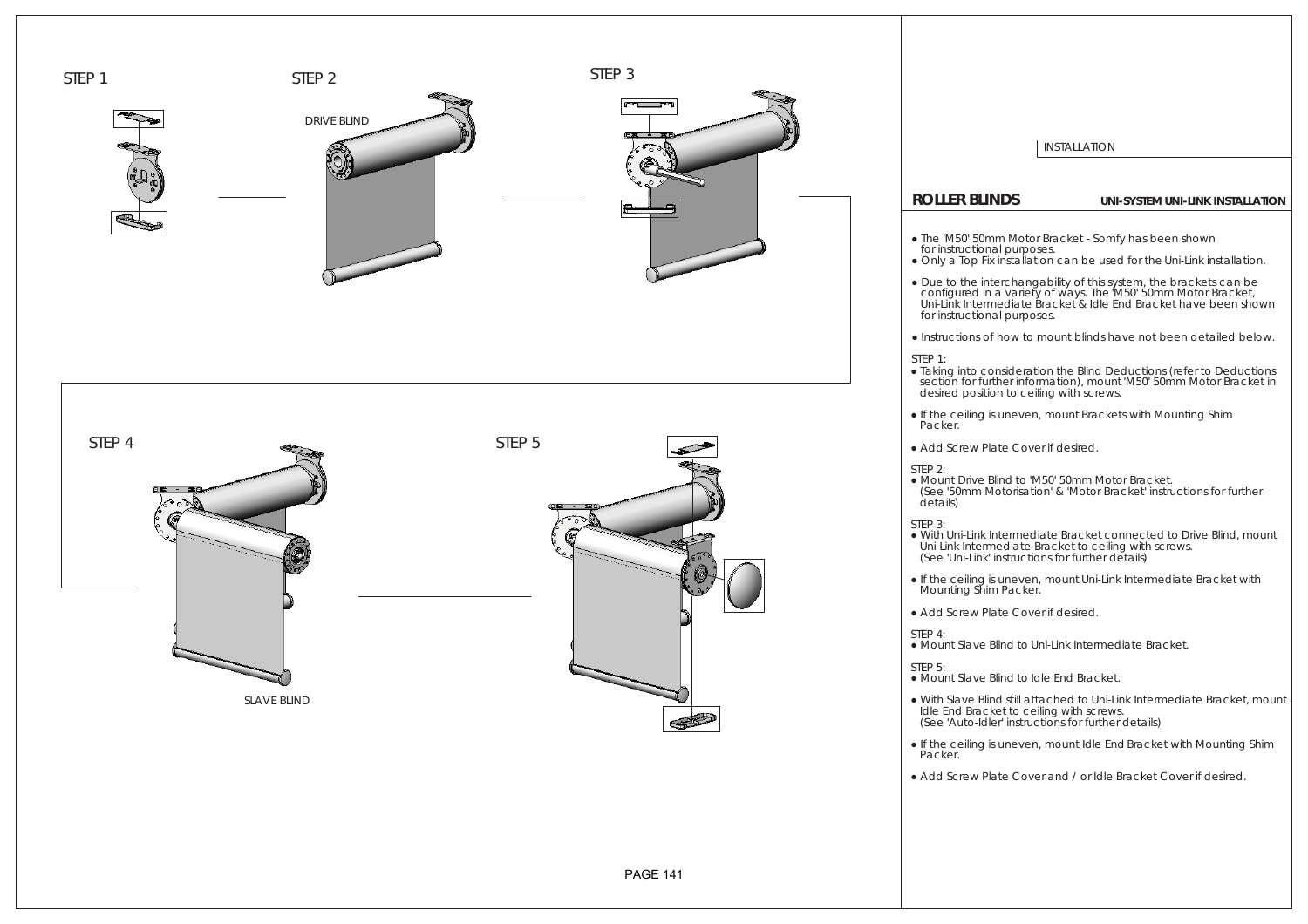

I INSTALLATION

## **ROLLER BLINDS TRACKING ALIGNMENT**

### STEP 1:

(ONLY REQUIRED IF BLIND IS NOT HORIZONTAL)

NOTE: The *Intermediate Bracket* has been shown for instructional purposes. The *Adjuster Tool* also works on the *Uni-Link Intermediate Bracket* and the *Idle End Bracket*.

- ŏ Attach *Adjuster Tool* onto *Standard Bracket Adjuster* of *Intermediate*
- *Bracket*. ŏ Rotate *Adjuster Tool* in either direction to make the *Blind* sit
- horizontally. ŏ Remove *Adjuster Tool* from *Standard Bracket Adjuster* of *Intermediate Bracket*.

NOTE: When adjusting multiple blinds; align *Drive Blind* first. Then proceed with aligning *Slave Blind 1*, *Slave Blind 2*, etc in consecutive order.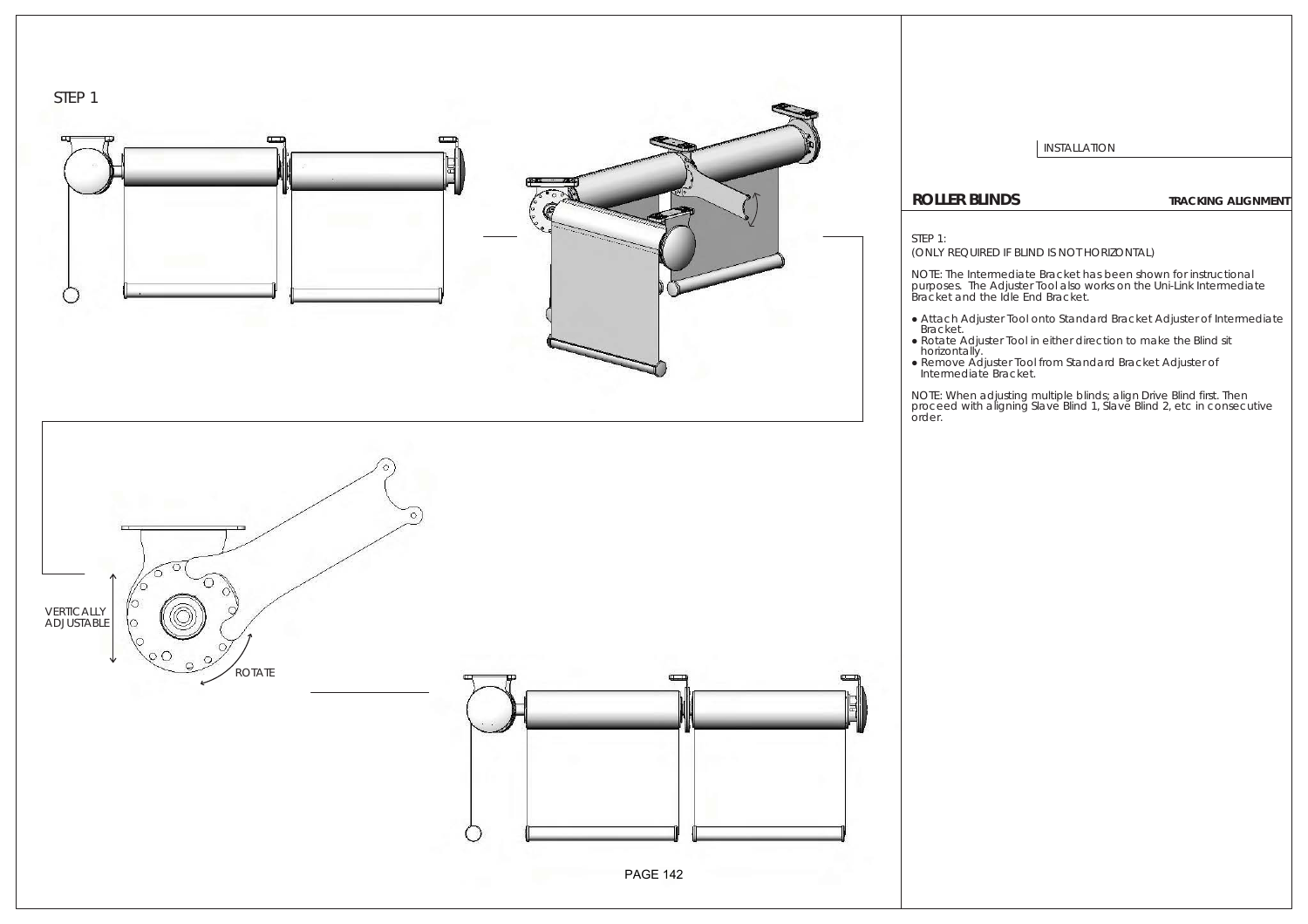

Acmeda recommends the distance between the wall & foot of Uni-System brackets (C) to be 15mm.

The table specifying the Tube Deductions (A) is based on  $C = 15$ .

If C is other than 15 please use the electronic calculations to retrieve the accurate Tube Deduction (A).

- 1. Measure the Wall Lengths (W1 & W2) & the Wall Angle (WA) where the Uni-Link will be used.
- 2. Calculate the maximum Roll Size (B) required. • Maximum Roll Size is determined by the maximum drop desired and the fabric thickness.
- 3. Calculate the Tube Deduction (A) & Spacer Length required. • Refer to Uni-System Uni-Link Tube Deductions & Spacer Lengths Table for further information.
- 4. Taking into consideration the deductions at the other end of the tubes for the Motor End / Idle End / Intermediate Bracket / Uni-Link bracket, cut tubes to desired length.
- 5. Using the foot of the Uni-System brackets as a guide, mark on the ceiling where the bracket will be installed. • Where  $D = 80$  divide  $2 + C$ .
	- The centre hole in the foot of the bracket & the knuckle centre of the Uni-Joint is 14mm from the centre line of the bracket. See Fig 1.1



6. Follow the relevant steps in the Manufacturing Manual to install the Uni-Link System.

. سهد .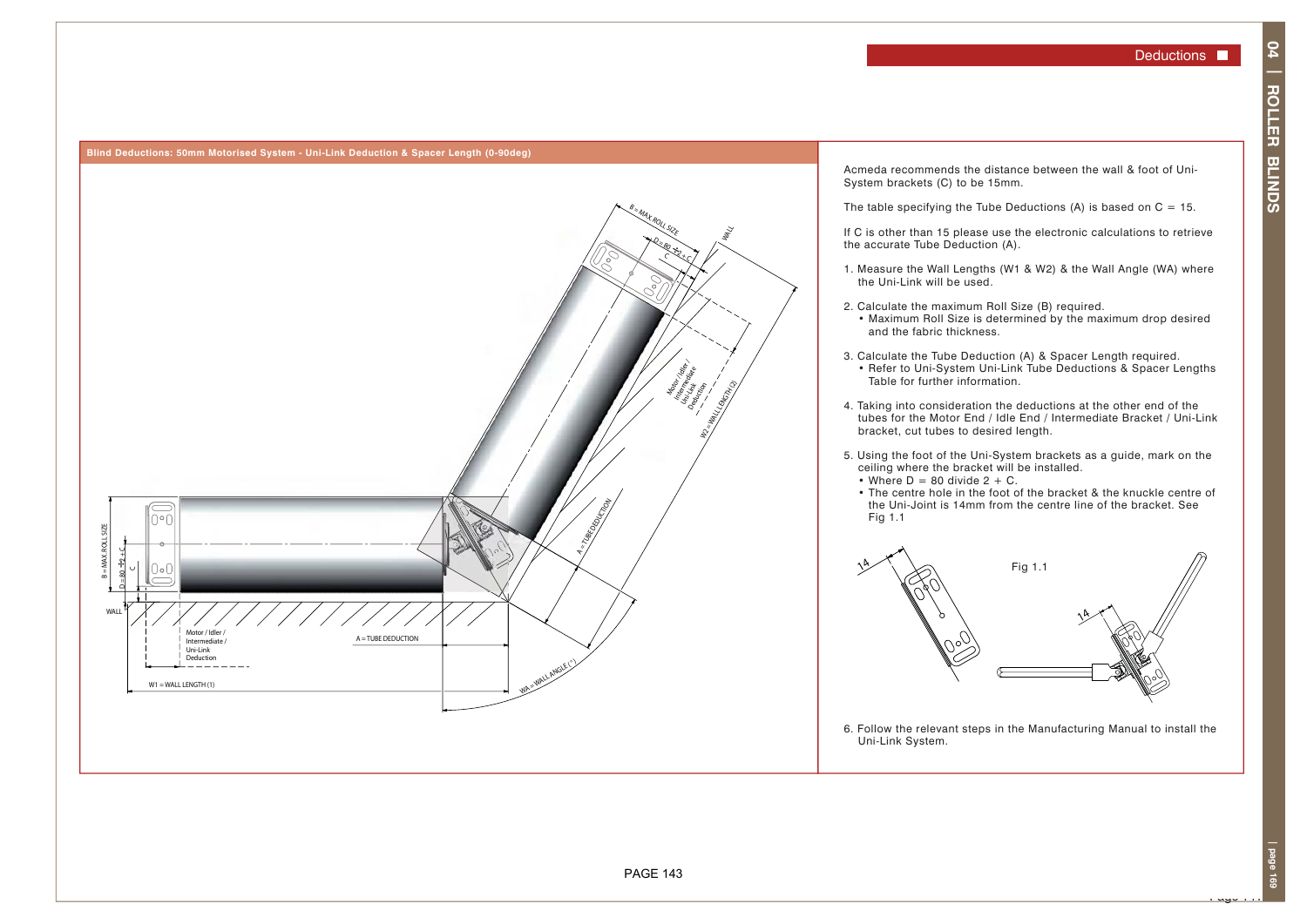**04 | ROLLER BLINDS** 

04 | ROLLER BLINDS

**| p**

| Uni-System Uni-Link Tube Deductions & Spacer Lengths (0~90 deg) |                               |                           |                                        |  |
|-----------------------------------------------------------------|-------------------------------|---------------------------|----------------------------------------|--|
| MAX. ROLL SIZE (mm)<br>в                                        | <b>WALL ANGLE (deg)</b><br>WA | <b>SPACER LENGTH (mm)</b> | * UNI-LINK DEDUCTION<br>PER BLIND (mm) |  |
| 90                                                              | $\sqrt{5}$                    | 0.0                       | 13.5                                   |  |
|                                                                 | 10                            | 0.0                       | 15.9                                   |  |
|                                                                 | 15                            | 13.0                      | 31.4                                   |  |
|                                                                 | 20                            | 13.0                      | 34.0                                   |  |
|                                                                 | 25                            | 13.0                      | 36.6                                   |  |
|                                                                 | 30                            | 13.0                      | 39.3                                   |  |
|                                                                 | 35                            | 13.0                      | 42.2                                   |  |
|                                                                 | 40                            | 13.0                      | 45.1                                   |  |
|                                                                 | 45                            | 13.0                      | 48.1                                   |  |
|                                                                 | 50                            | 14.1                      | 52.4                                   |  |
|                                                                 | 55                            | 16.3                      | 58.0                                   |  |
|                                                                 | 60                            | 18.5                      | 63.8                                   |  |
|                                                                 | 65                            | 20.9                      | 69.9                                   |  |
|                                                                 | 70                            | 23.4                      | 76.4                                   |  |
|                                                                 | 75                            | 26.0                      | 83.4                                   |  |
|                                                                 | 80                            | 28.7                      | 90.8                                   |  |
|                                                                 | 85                            | 31.6                      | 98.8                                   |  |
|                                                                 | 90                            | 34.8                      | 107.4                                  |  |
|                                                                 |                               |                           |                                        |  |
| 85                                                              | 5                             | 0.0                       | 13.5                                   |  |
|                                                                 | 10                            | 0.0                       | 15.9                                   |  |
|                                                                 | 15                            | 13.0                      | 31.4                                   |  |
|                                                                 | 20                            | 13.0                      | 34.0                                   |  |
|                                                                 | 25                            | 13.0                      | 36.6                                   |  |
|                                                                 | 30                            | 13.0                      | 39.3                                   |  |
|                                                                 | 35                            | 13.0                      | 42.2                                   |  |
|                                                                 | 40                            | 13.0                      | 45.1                                   |  |
|                                                                 | 45                            | 14.0                      | 48.1                                   |  |
|                                                                 | 50                            | 16.4                      | 51.3                                   |  |
|                                                                 | 55                            | 18.9                      | 56.7                                   |  |
|                                                                 | 60                            | 21.4                      | 62.4                                   |  |
|                                                                 | 65                            | 24.1                      | 68.3                                   |  |
|                                                                 | 70                            | 26.9                      | 74.7                                   |  |
|                                                                 | 75                            | 29.8                      | 81.4                                   |  |
|                                                                 | 80                            | 32.9                      | 88.7                                   |  |
|                                                                 | 85                            | 36.2                      | 96.5                                   |  |
|                                                                 | 90                            | 39.8                      | 104.9                                  |  |

| Uni-System Uni-Link Tube Deductions & Spacer Lengths (0~90 deg) |                               |                           |                                        |
|-----------------------------------------------------------------|-------------------------------|---------------------------|----------------------------------------|
| MAX. ROLL SIZE (mm)<br>В                                        | <b>WALL ANGLE (deg)</b><br>WA | <b>SPACER LENGTH (mm)</b> | * UNI-LINK DEDUCTION<br>PER BLIND (mm) |
| 100                                                             | $\sqrt{5}$                    | $0.0\,$                   | 13.5                                   |
|                                                                 | 10                            | 0.0                       | 15.9                                   |
|                                                                 | 15                            | 13.0                      | 31.4                                   |
|                                                                 | 20                            | 13.0                      | 34.0                                   |
|                                                                 | 25                            | 13.0                      | 36.6                                   |
|                                                                 | 30                            | 13.0                      | 39.3                                   |
|                                                                 | 35                            | 13.0                      | 42.2                                   |
|                                                                 | 40                            | 13.0                      | 45.1                                   |
|                                                                 | 45                            | 14.0                      | 49.2                                   |
|                                                                 | 50                            | 16.4                      | 54.8                                   |
|                                                                 | 55                            | 18.9                      | 60.6                                   |
|                                                                 | 60                            | 21.4                      | 66.7                                   |
|                                                                 | 65                            | 24.1                      | 73.1                                   |
|                                                                 | 70                            | 26.9                      | 79.9                                   |
|                                                                 | 75                            | 29.8                      | 87.2                                   |
|                                                                 | 80                            | 32.9                      | 95.0                                   |
|                                                                 | 85                            | 36.2                      | 103.3                                  |
|                                                                 | 90                            | 39.8                      | 112.4                                  |
|                                                                 |                               |                           |                                        |
| 95                                                              | 5                             | 0.0                       | 13.5                                   |
|                                                                 | 10                            | $0.0\,$                   | 15.9                                   |
|                                                                 | 15                            | 13.0                      | 31.4                                   |
|                                                                 | 20                            | 13.0                      | 34.0                                   |
|                                                                 | 25                            | 13.0                      | 36.6                                   |
|                                                                 | 30                            | 13.0                      | 39.3                                   |
|                                                                 | 35                            | 13.0                      | 42.2                                   |
|                                                                 | 40                            | 13.0                      | 45.1                                   |
|                                                                 | 45                            | 13.0                      | 48.1                                   |
|                                                                 | 50                            | 15.3                      | 53.6                                   |
|                                                                 | 55                            | 17.6                      | 59.3                                   |
|                                                                 | 60                            | 20.0                      | 65.2                                   |
|                                                                 | 65                            | 22.5                      | 71.5                                   |
|                                                                 | 70                            | 25.1                      | 78.2                                   |
|                                                                 | 75                            | 27.9                      | 85.3                                   |
|                                                                 | 80                            | 30.8                      | 92.9                                   |
|                                                                 | 85                            | 33.9                      | 101.0                                  |
|                                                                 | 90                            | 37.3                      | 109.9                                  |
|                                                                 |                               |                           |                                        |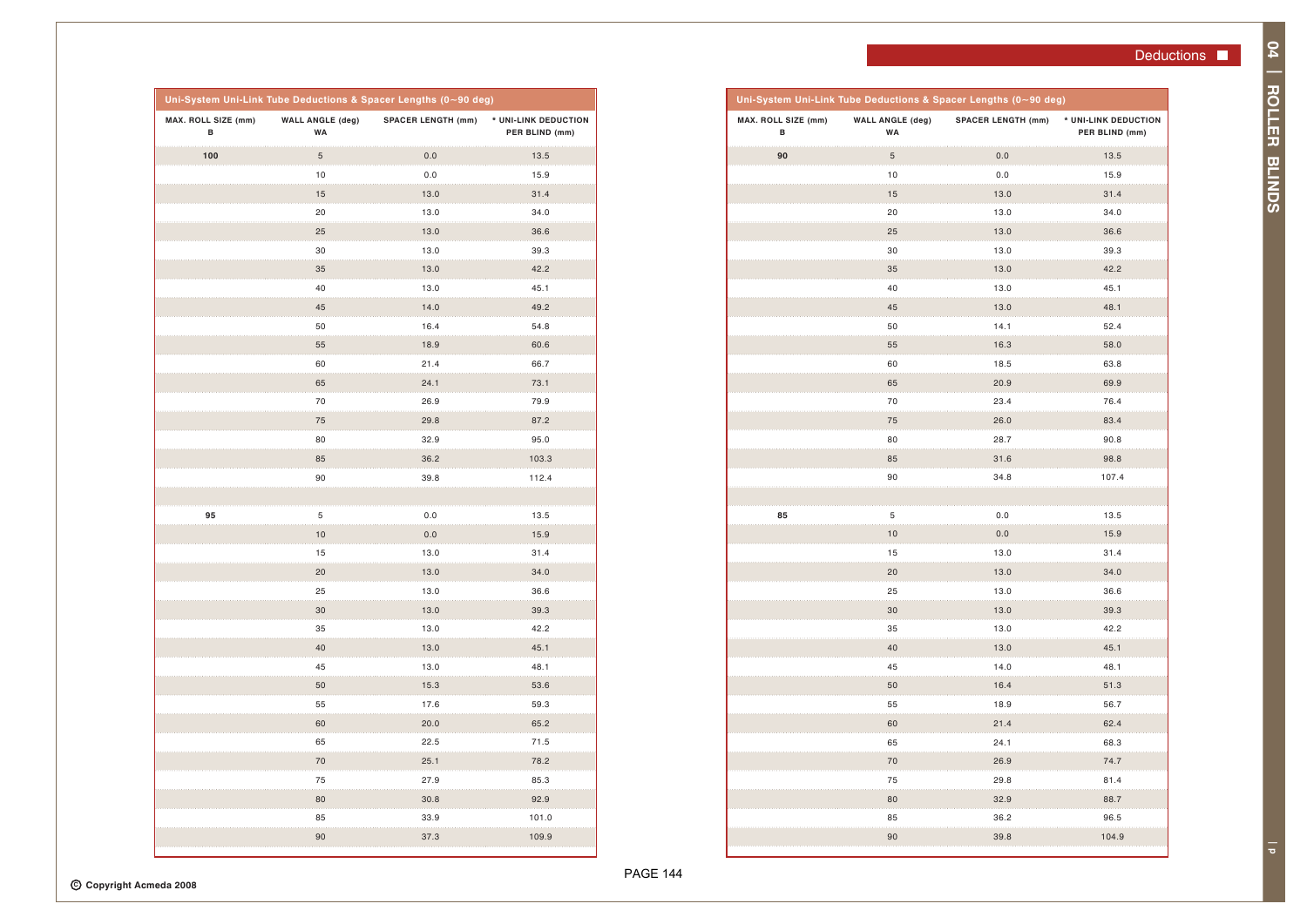| L SIZE (mm)<br>в | <b>WALL ANGLE (deg)</b><br>WA | <b>SPACER LENGTH (mm)</b> | * UNI-LINK DEDUCTION<br>PER BLIND (mm) |
|------------------|-------------------------------|---------------------------|----------------------------------------|
| 70               | 5                             | 0.0                       | 13.5                                   |
|                  | 10                            | 0.0                       | 15.9                                   |
|                  | 15                            | 13.0                      | 31.4                                   |
|                  | 20                            | 13.0                      | 34.0                                   |
|                  | 25                            | 13.0                      | 36.6                                   |
|                  | 30                            | 13.0                      | 39.3                                   |
|                  | 35                            | 13.0                      | 42.2                                   |
|                  | 40                            | 13.0                      | 45.1                                   |
|                  | 45                            | 13.0                      | 48.1                                   |
|                  | 50                            | 13.0                      | 51.3                                   |
|                  | 55                            | 13.0                      | 54.7                                   |
|                  | 60                            | 13.0                      | 58.3                                   |
|                  | 65                            | 14.5                      | 63.6                                   |
|                  | 70                            | 16.4                      | 69.4                                   |
|                  | 75                            | 18.3                      | 75.7                                   |
|                  | 80                            | 20.3                      | 82.4                                   |
|                  | 85                            | 22.5                      | 89.6                                   |
|                  | 90                            | 24.8                      | 97.4                                   |
|                  |                               |                           |                                        |
| 65               | 5                             | 0.0                       | 13.5                                   |
|                  | 10                            | 0.0                       | 15.9                                   |
|                  | 15                            | 13.0                      | 31.4                                   |
|                  | 20                            | 13.0                      | 34.0                                   |
|                  | 25                            | 13.0                      | 36.6                                   |
|                  | 30                            | 13.0                      | 39.3                                   |
|                  | 35                            | 13.0                      | 42.2                                   |
|                  | 40                            | 13.0                      | 45.1                                   |
|                  | 45                            | 13.0                      | 48.1                                   |
|                  | 50                            | 13.0                      | 51.3                                   |
|                  | 55                            | 13.0                      | 54.7                                   |
|                  | 60                            | 13.0                      | 58.3                                   |
|                  | 65                            | 13.0                      | 62.0                                   |
|                  | 70                            | 14.6                      | 67.7                                   |
|                  | 75                            | 16.4                      | 73.8                                   |

80 18.2 80.3 85 20.2 87.3 90 22.3 94.9

| Uni-System Uni-Link Tube Deductions & Spacer Lengths (0~90 deg) |                               |                           |                                        |  |
|-----------------------------------------------------------------|-------------------------------|---------------------------|----------------------------------------|--|
| MAX. ROLL SIZE (mm)<br>В                                        | <b>WALL ANGLE (deg)</b><br>WA | <b>SPACER LENGTH (mm)</b> | * UNI-LINK DEDUCTION<br>PER BLIND (mm) |  |
| 80                                                              | 5                             | 0.0                       | 13.5                                   |  |
|                                                                 | 10                            | 0.0                       | 15.9                                   |  |
|                                                                 | 15                            | 13.0                      | 31.4                                   |  |
|                                                                 | 20                            | 13.0                      | 34.0                                   |  |
|                                                                 | 25                            | 13.0                      | 36.6                                   |  |
|                                                                 | 30                            | 13.0                      | 39.3                                   |  |
|                                                                 | 35                            | 13.0                      | 42.2                                   |  |
|                                                                 | 40                            | 13.0                      | 45.1                                   |  |
|                                                                 | 45                            | 13.0                      | 48.1                                   |  |
|                                                                 | 50                            | 13.0                      | 51.3                                   |  |
|                                                                 | 55                            | 13.7                      | 55.4                                   |  |
|                                                                 | 60                            | 15.7                      | 60.9                                   |  |
|                                                                 | 65                            | 17.7                      | 66.8                                   |  |
|                                                                 | 70                            | 19.9                      | 72.9                                   |  |
|                                                                 | 75                            | 22.1                      | 79.5                                   |  |
|                                                                 | 80                            | 24.5                      | 86.6                                   |  |
|                                                                 | 85                            | 27.0                      | 94.2                                   |  |
|                                                                 | 90                            | 29.8                      | 102.4                                  |  |
|                                                                 |                               |                           |                                        |  |
| 75                                                              | 5                             | 0.0                       | 13.5                                   |  |
|                                                                 | 10                            | 0.0                       | 15.9                                   |  |
|                                                                 | 15                            | 13.0                      | 31.4                                   |  |
|                                                                 | 20                            | 13.0                      | 34.0                                   |  |
|                                                                 | 25                            | 13.0                      | 36.6                                   |  |
|                                                                 | 30                            | 13.0                      | 39.3                                   |  |
|                                                                 | 35                            | 13.0                      | 42.2                                   |  |
|                                                                 | 40                            | 13.0                      | 45.1                                   |  |
|                                                                 | 45                            | 13.0                      | 48.1                                   |  |
|                                                                 | 50                            | 13.0                      | 51.3                                   |  |
|                                                                 | 55                            | 13.0                      | 54.7                                   |  |
|                                                                 | 60                            | 14.2                      | 59.5                                   |  |
|                                                                 | 65                            | 16.1                      | 65.2                                   |  |
|                                                                 | 70                            | 18.1                      | 71.2                                   |  |
|                                                                 | 75                            | 20.2                      | 77.6                                   |  |
|                                                                 | 80                            | 22.4                      | 84.5                                   |  |
|                                                                 | 85                            | 24.8                      | 91.9                                   |  |
|                                                                 | 90                            | 27.3                      | 99.9                                   |  |
|                                                                 |                               |                           |                                        |  |

PAGE 145

**MAX. ROLL SIZE (mm) B**

 **Uni-System Uni-Link Tube Deductions**